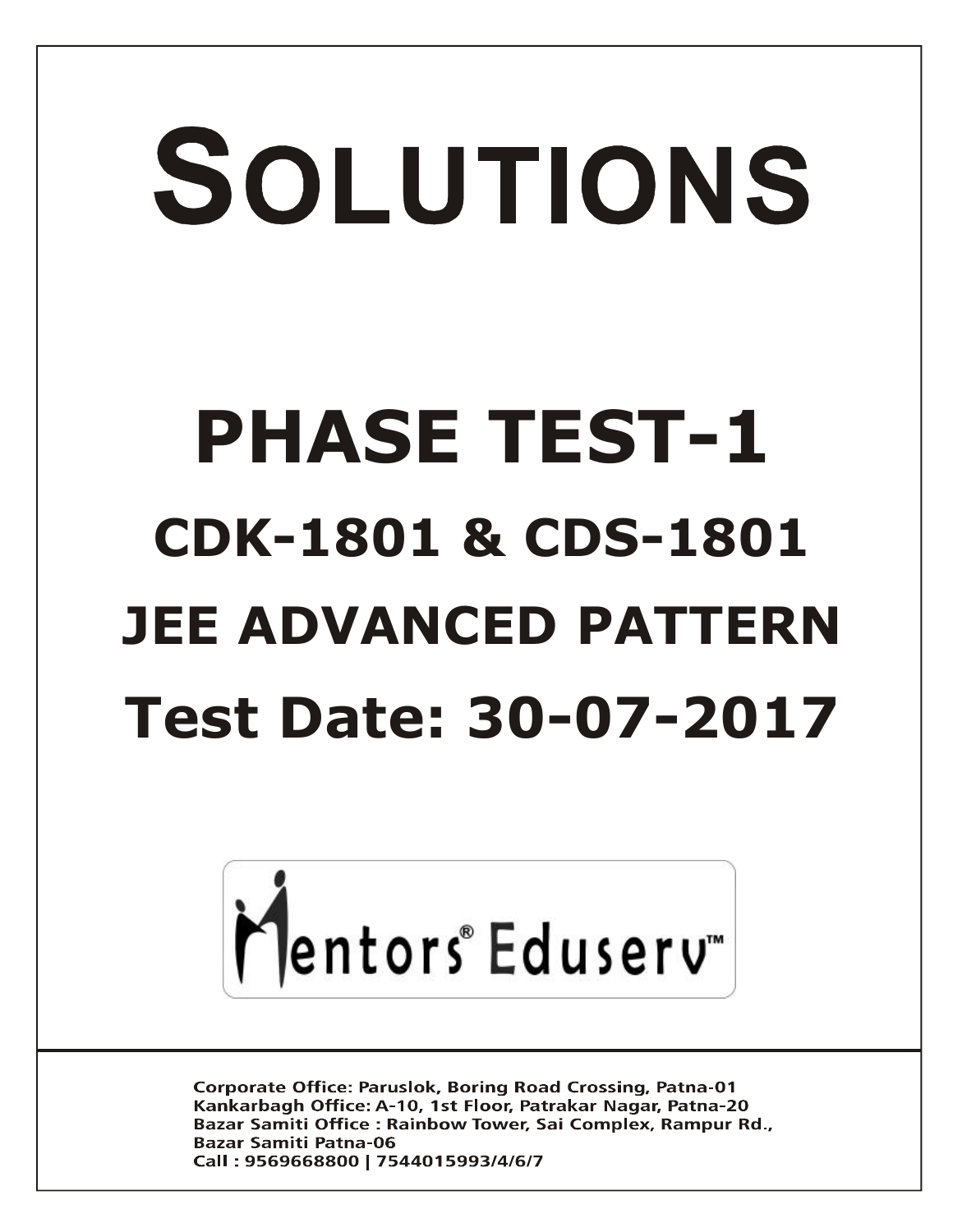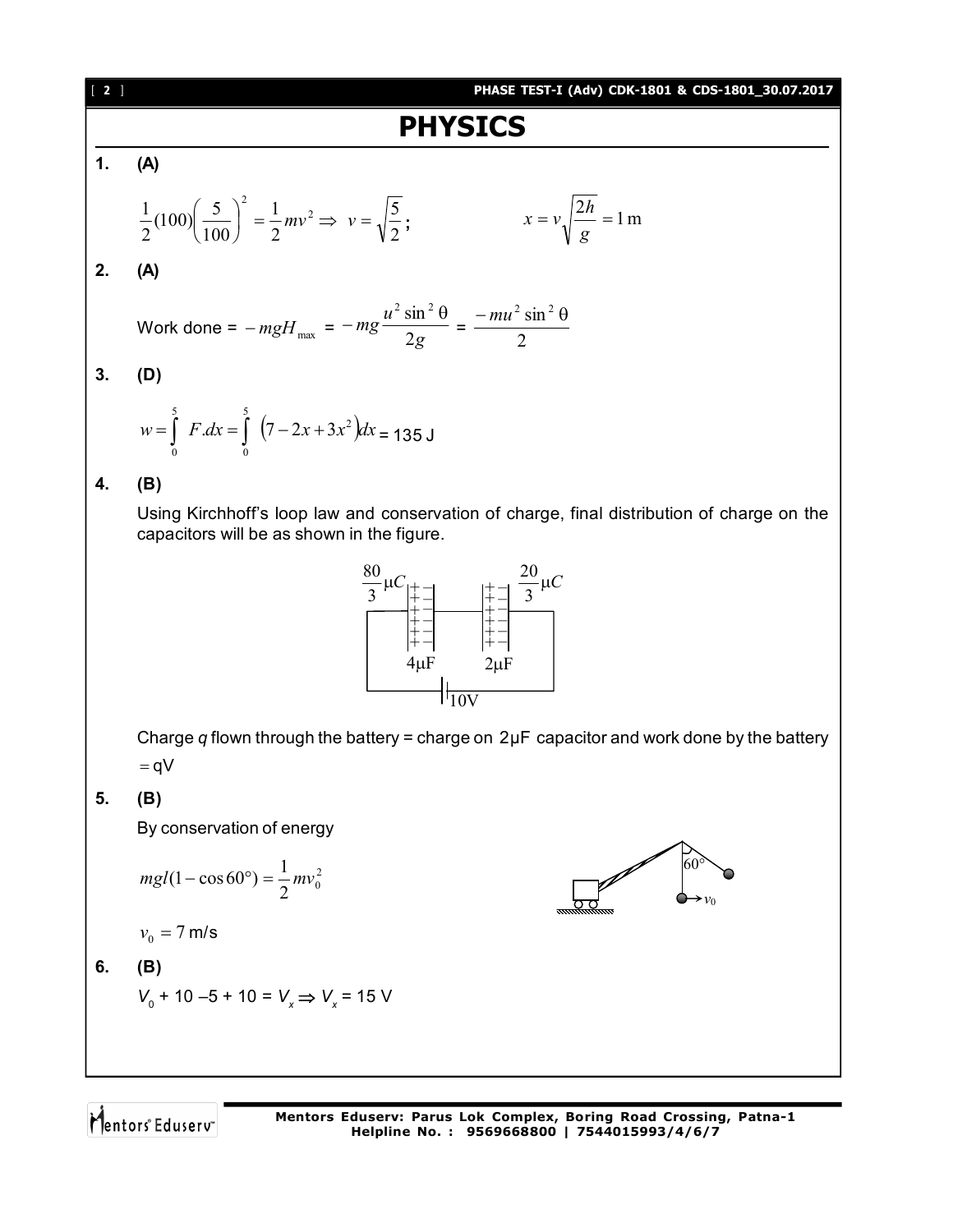### **PHASE TEST-I (Adv) CDK-1801 & CDS-1801\_30.07.2017** [ **3** ]

7. **(A)**  
\nThe maximum tension will be at the lowest point.  
\n
$$
T - mg = \frac{mv^2}{r}
$$
\n
$$
T = \frac{mv^2}{r} + mg = \frac{1.5 \times 4}{0.5} + 1.5 \times 10 = 27 \text{ N}
$$
\n8. **(A)**  
\nIts velocity becomes  $\frac{v_0}{2}$  under a retardation of  $\mu g$  in time  $t_0$ .  
\n
$$
\therefore \frac{v_0}{2} = v_0 - \mu gt_0 \qquad \text{or } \mu gt_0 = \frac{v_0}{2} \qquad \text{or } \mu = \frac{v_0}{2gt_0}
$$
\n9. **(B)**  
\nBoth the capacitor are in parallel  
\n
$$
\begin{bmatrix}\n1 \\
2 \\
1\n\end{bmatrix}
$$
\nChange on plate (2) initially  
\n
$$
= \frac{2v_0 A}{d} V
$$
\n10. (C)  
\nChange on plate (2) finally =  $\left(\frac{v_0 A}{3d/2} + \frac{v_0 A}{d/2}\right)V = \frac{8v_0 A}{3d}V$ \n11. **(A)**  
\n $x = A \sin \omega t$ ,  $y = A \cos \omega t$   
\n $x = A\sqrt{1 - \cos^2 \omega t}$   
\n
$$
x = A\sqrt{1 - \frac{y^2}{4^2}}
$$
\n
$$
x = \sqrt{1 - y^2}, x^2 + y^2 = 1
$$
 this equation of circle.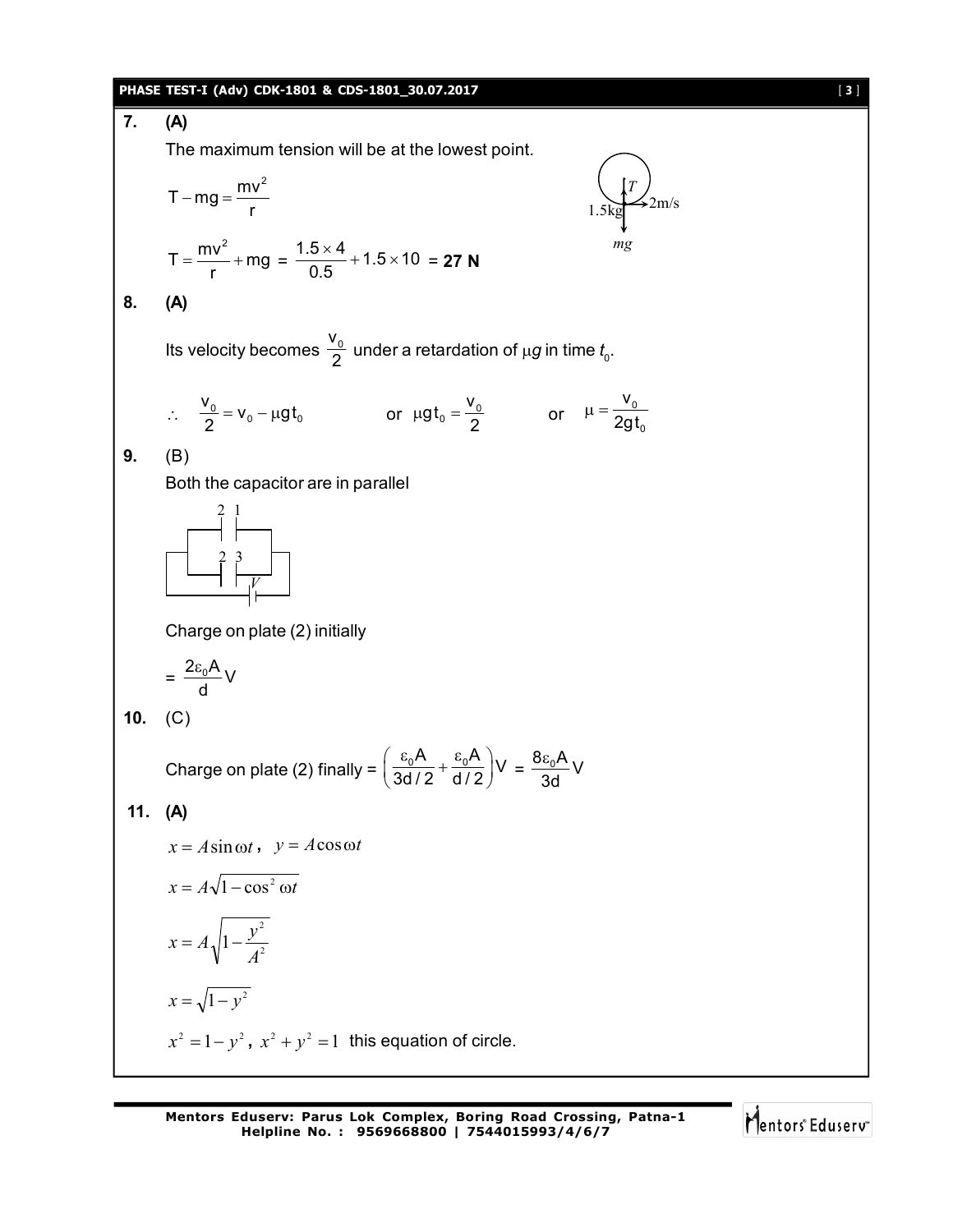### [ **4** ] **PHASE TEST-I (Adv) CDK-1801 & CDS-1801\_30.07.2017**

**12. (A)** *g*  $H_1 = \frac{v^2 \sin^2 \theta_1}{u}$  $\frac{2}{2}$   $\frac{1}{2}$ 1  $=\frac{v^2 \sin^2 \theta_1}{g}, H_2 = \frac{v^2 \sin \theta_2}{g}$  $H_2 = \frac{v^2 \sin^2 \theta_2}{\sin^2 \theta_2}$  $\frac{2}{2}$   $\frac{1}{2}$ 2  $=\frac{v^2\sin^2\theta}{\sin^2\theta}$ 2 2 1 2 2 1 sin sin  $\theta$  $=\frac{\sin^2\theta}{\cos^2\theta}$ *H H*  $\theta_1 + \theta_2 = \pi_2 = \frac{\cos^2{\theta}}{\cos^2{\theta}} = \tan \theta_1$ 2 1 2 1 2 tan cos  $\frac{\sin^2 \theta_1}{\sin^2 \theta} = \tan^2 \theta$  $\theta$  $=\frac{\sin^2\theta}{\sqrt{2}}$ **13.** (D) When switch in position 1 and steady state is reached  $q_0 = C E_1 = 10 C$  $W_1$  = Energy supplied by battery =  $q_0E_1$  = 1000 J Energy stored on the capacitor  $q_1 = \frac{q_0^2}{2C}$  $U_1 = \frac{q}{q}$  $=\frac{q_0}{2C}$  = 500 J  $H_1 = W_1 - U_1 = 500$  J  $H_{99\Omega} = \frac{99}{100} \times 500 = 495 \text{ J}$ **14.** Position (2), in steady state *q* =5C  $W_2 = E_2(q_0 - q) = 250$  J **(A) 15. (B) and (D)** Velocity of *A* with respect to river  $=$   $\frac{1}{120}$  $=\frac{10}{120}$  m/s =  $\frac{1}{12}$ m/s Flow velocity  $=$   $\frac{1}{120}$   $=$   $\frac{1}{4}$ 1 120  $=\frac{30}{120}=\frac{1}{4}$  m/s Velocity of *B* along *y*-axis with respect to earth  $=\frac{1}{120}$  $=\frac{10}{120}$  m/s  $=\frac{1}{12}$  m/s Velocity of *B* along *x*-axis with respect to earth  $=$   $\frac{120}{120}$  $=\frac{30-5}{120}$  m/s  $=\frac{5}{24}$  m/s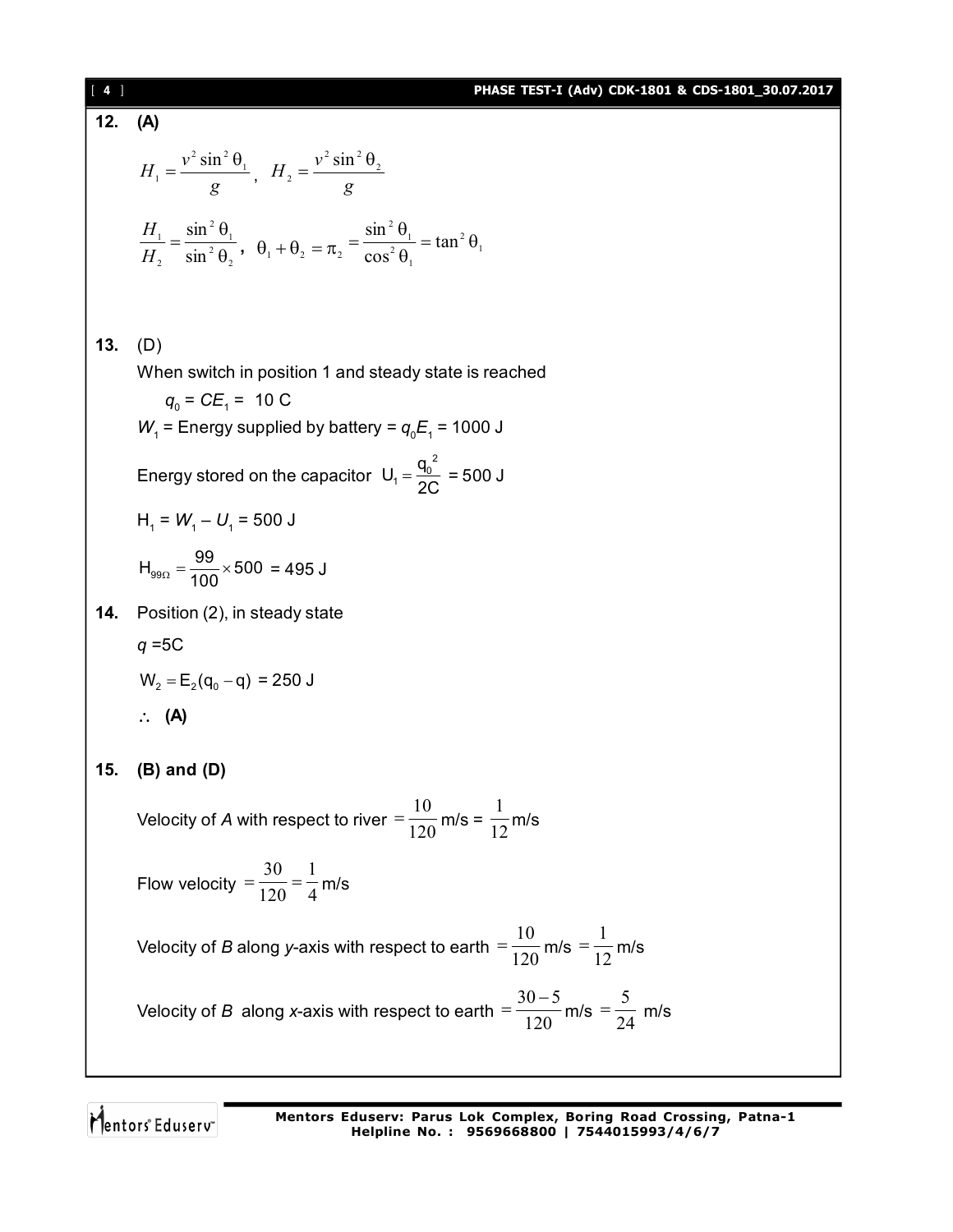### **PHASE TEST-I (Adv) CDK-1801 & CDS-1801\_30.07.2017** [ **5** ]

16. **(B) and (C)**  
\nArea 
$$
=\frac{1}{2} \times 10 \times (6 + 4) = \frac{v^2}{2}
$$
  
\n $v = 10 \text{ m/s}$   
\nArea upto 30 m  $=\frac{1}{2} \times 30 \times 6 = \frac{v^2}{2}$   
\nArea upto 30 m  $=\frac{1}{2} \times 30 \times 6 = \frac{v^2}{2}$   
\n $v^2 = 180$   
\n $v_{max} = \sqrt{180} < 14$   
\n17. Let  $V_p$  be the potential of *D*, then  
\n $\frac{V_A - V_p}{10} + \frac{V_B - V_p}{20} + \frac{V_c - V_p}{30} = 0 \Rightarrow V_p = 40 \text{ V}$   
\nAlso, ratio of current in *AD*, *DB* and *DC* are  $\frac{70 - 40}{10} : \frac{40}{20} : \frac{40 - 10}{30}$   
\ni.e. 3 : 2 : 1  
\nAlso total power network draws,  $P = \sum \{PR = 200 \text{ W}$   
\n $\therefore$  (A) (B) (D)  
\n18. Current across *NP*,  $I_{\text{top}} \times 10 = 20 \times 1$  or  $I_{\text{top}} = 2A$   
\nAccess *MP*, 0.5R<sub>1</sub> = 20 or R<sub>1</sub> = 40 $\Omega$   
\nTotal current = 2 + 0.5 + 1.0 = 3.5 $\Omega$   
\n3.5 =  $\frac{69}{R + 40/4}$  yields  $R = 4\Omega$   
\n $\therefore$  (B) (C) and (D)  
\n19. Electric potential increased continuously but electric field strength decreases in dielectric but direction is same from  $x = 0$  to  $x = 3d$ .  
\n $\therefore$  (B) (C)  
\n20. (B) and (D)  
\nAs work done by the force is zero.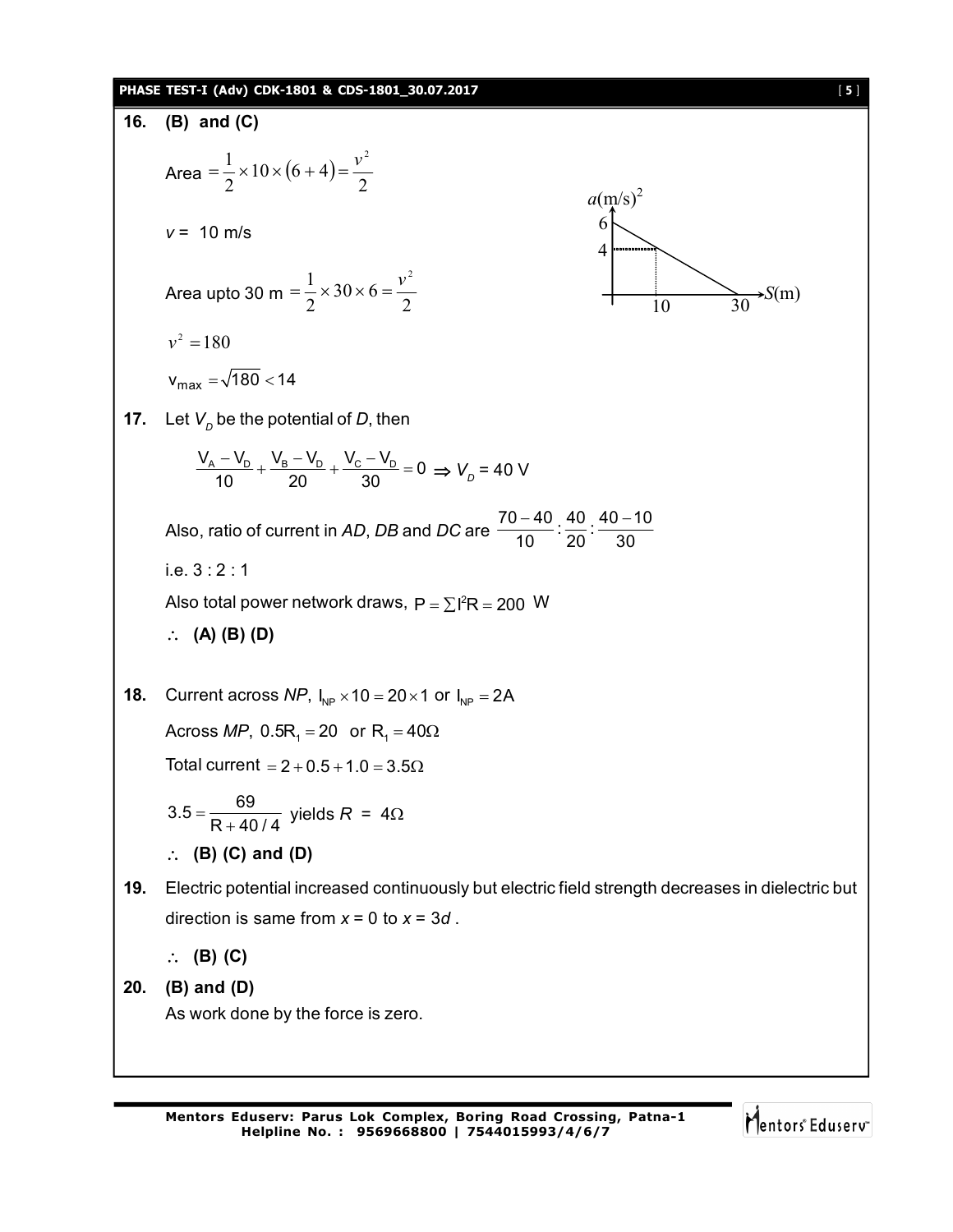# **CHEMISTRY**

# **21. (A)**

**22. (D)**

 $k > Mg > Al > B$ 

Metallic character  $\alpha \frac{1}{|P|}$  $\alpha$ 

### **23. (B)**

Within a period, the oxidising charactor increases from left to right, therefore among F,O and nitrogen oxidising power decreases in the order  $F > 0 > N$ . However within a group oxidising power decreases from top to bottom. Thus, fluorine is more oxidising aent than CL. Further because 'O' is more eletronegative than Cl, therefore oxygen is more oxidising agent than CL.

Order of oxidising property  $=F > 0 > C I > N$ 

# **24. (C)**

$$
k = \frac{2.303}{2 \times 10^4} \log_{10} \frac{800}{50}
$$

or,  $k = 1.386 \times 10^{-4}$ 

# **25. (C)**

He is inert gas.

### **26. (A)**

Molecular weight of naphthoic acid

$$
C_{11}H_8O_2 = 172 \text{ g/mol}
$$

The theoretical value of depression in freezing point =  $K_f \frac{W_B}{W_B} \times \frac{1000}{W_A}$  $K_f \frac{W_B}{M_B} \times \frac{1000}{W_A} = 1.72 \times \frac{20 \times 1000}{172 \times 50} = 4K$  $\times \frac{1000}{W_A}$  = 1.72  $\times \frac{20 \times 1000}{172 \times 50}$  = 4

Van't Hoff factor :

```
Observed value of colligative property
i = \frac{\text{Observed value of colligative property}}{\text{Theoretical value of colligative property}} = \frac{2}{4} = 0.5
```

```
27. (A)
```
# **28. (C)**

Put  $x_A = 0$   $P_B^0 = 254$ 

```
Put x_{A} = 1 P_{A}^{0} = 135
```
**29. (A)**

**30. (B)**

**31. (D)**

**32. (B)**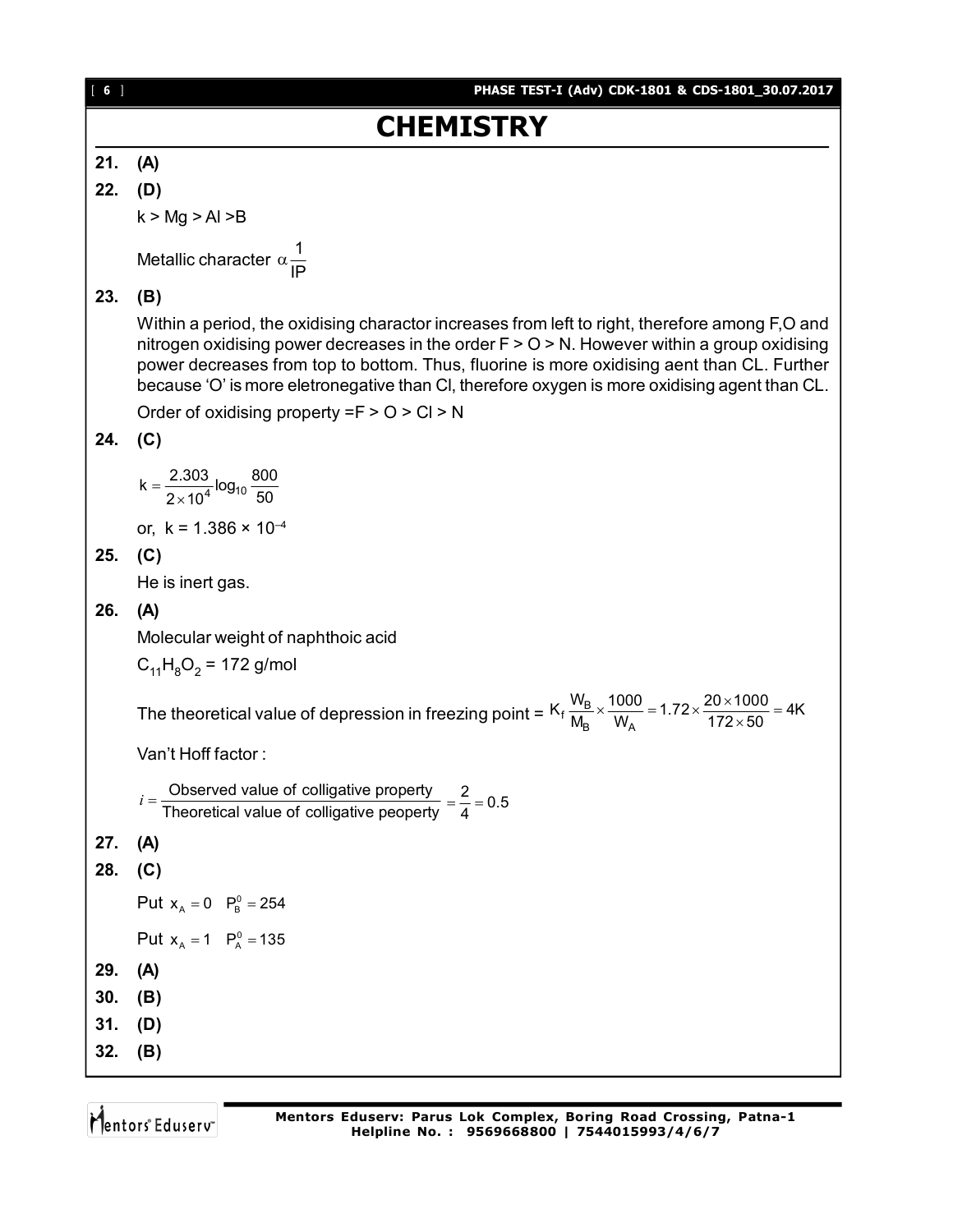**PHASE TEST-I (Adv) CDK-1801 & CDS-1801\_30.07.2017** [ **7** ] **33. (D) 34. (D) 35. (C), (D)** No of particle  $= i \times c$ no of particle are same solution are isotonic  $(A)$ ,  $1 \times 1 \ne 1 \times 2$  $(B)$ . 1×1  $\neq$ . 1×3  $(C)$ ,  $1 \times 3 = 0.1 \times 3$ (D)  $.1 \times 3 = .1 \times 3$ **(C), (D)** have example of isotoric solution **36. (A), (B), (D) 37. (A,B,C) 38. (A,B,C) 39. (A), (B), (D)** (A)  $\mathsf{MgC_2O_4}\textsf{<}$   $\mathsf{CaC_2O_4}\textsf{<}$   $\mathsf{SrC_2O_4}\textsf{<}$   $\mathsf{BaC_2O_4}\textsf{<}$   $\mathsf{BeC_2O_4}$  $(B)$  Lil > KI > RbI > CsI (C) LiClO $_4$  > NaClO $_4$  > KClO $_4$  > RbClO $_4$  > CsClO $_4$ (D)  $\text{BeCO}_3$  >  $\text{MgCO}_3$  >  $\text{CaCO}_3$  >  $\text{SrCO}_3$  >  $\text{BaCO}_3$ **40. (A,B,C) MATHEMATICS 41. (C)** For continuity at  $x = 1$ ;  $a + b = 3 - 4 + 1$   $\implies$   $a + b = 0$  ... (i) For differentiability at  $x = 1$ ; a =  $x = 1$  $6x - \frac{4}{3}$ 2 $\sqrt{x}$   $\int_{x=}$  $\left(6x-\frac{4}{2\sqrt{x}}\right)_{x=1} \Rightarrow a=4$  ... (ii) From (i) and (ii);  $a = 4$ ,  $b = -4$ **42. (B)**  ${x} \in [0, 1)$  $\Rightarrow$  sin $\{x\} \in [0, \sin 1)$   $\Rightarrow$   $\frac{1}{\sin \{x\}} \in \left(\frac{1}{\sin 1}, \infty\right)$ J  $\left(\frac{1}{\cdot} , \infty\right)$  $\setminus$  $\in \left( \frac{1}{\cdot} \right)$ ,  $\infty$ sin1 1 sin 1  $\overline{x}$   $\in \left(\frac{\overline{\sin 1}}{\sin 1}, \infty\right)$   $\left\{\because \sin 1 < 1; \Rightarrow \frac{\overline{\sin 1}}{\sin 1} > 1\right\}$  $\downarrow$  $\overline{\mathcal{L}}$ ╎  $\left\{\because \sin 1 < 1; \Rightarrow \frac{1}{\cdot} > 1\right\}$ sin1  $\therefore$  sin 1 < 1;  $\Rightarrow$   $\frac{1}{1}$  $\therefore \left| \frac{1}{\sin \{x\}} \right| \in \{1, 2, 3, \dots \}$ sin  $\left|\frac{1}{\sqrt{x}}\right| \in$ J  $\overline{\phantom{a}}$ L  $\overline{L}$  $\mathbf{r}$ *x*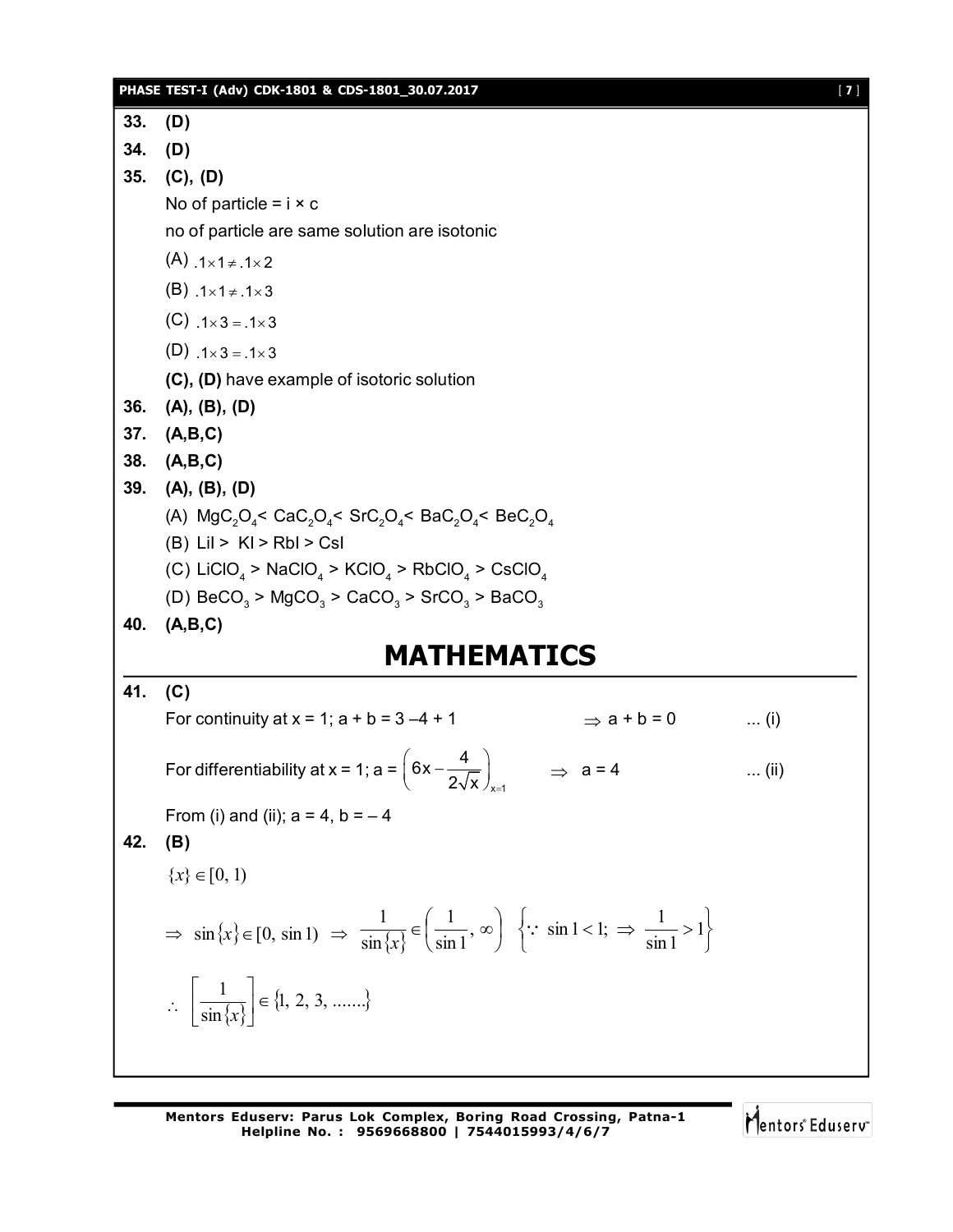| $\begin{bmatrix} 8 \end{bmatrix}$ | PHASE TEST-I (Adv) CDK-1801 & CDS-1801_30.07.2017                                                                                                                                                           |
|-----------------------------------|-------------------------------------------------------------------------------------------------------------------------------------------------------------------------------------------------------------|
| 43.                               | (B)                                                                                                                                                                                                         |
|                                   | $f'(x) = \lim_{h \to 0} \frac{f(x+h) - f(x)}{h} = \lim_{h \to 0} \frac{f(h)}{h}$                                                                                                                            |
|                                   | and $\therefore$ f(0)=0 $\Rightarrow$ f'(x)= $\lim_{h\to 0} \left( \frac{f(h)-f(0)}{h} \right)$                                                                                                             |
|                                   | $\Rightarrow$ f'(x) = f'(0) $\Rightarrow$ f(x) = 2x                                                                                                                                                         |
| 44                                | (A)                                                                                                                                                                                                         |
|                                   | $\lim_{x\to 0} \left( \frac{1+5x^2}{1+3x^2} \right)^{\frac{1}{x^2}} = e^{\lim_{x\to 0} \frac{1}{x^2} \left( \frac{1+5x^2}{1+3x^2} - 1 \right)} = e^{\lim_{x\to 0} \frac{1}{x^2} \frac{2x^2}{1+3x^2}} = e^2$ |
| 45.                               | (D)                                                                                                                                                                                                         |
|                                   | A = $\lim_{x\to 0} \frac{\int_{0}^{x^2} (\tan^{-1}t)^2 dt}{\int_{0}^{x^4} (\sin \sqrt{t}) dt}$<br>Applying, L'Hospital's rule                                                                               |
|                                   | $A = \lim_{x \to 0} \frac{\left( \frac{u(x)}{dx} \cdot (\tan^{-1} x^2)^2 \right)}{\frac{d}{dx} (x^4) \sin(x^4)} = \lim_{x \to 0} \frac{2x \{ \tan^{-1} (x^2) \}^2}{4x^3 \sin x^2}$                          |
|                                   | $= \lim_{x\to 0} \frac{1}{2} \cdot \left\{ \frac{\tan^{-1}(x^2)}{x^2} \right\}^2 \cdot \frac{x^2}{\sin(x^2)} \Rightarrow A = \frac{1}{2}$                                                                   |
| 46.                               | (B)                                                                                                                                                                                                         |
|                                   | $f(x) = 4^{-x^2} + \cos^{-1}\left(\frac{x}{2} - 1\right) + \log(\cos x)$                                                                                                                                    |
|                                   | f(x) is defined if -1 $\leq \left(\frac{x}{2}-1\right) \leq 1$ and cos x > 0                                                                                                                                |
|                                   | $0 \leq \frac{x}{2} \leq 2$ and $-\frac{\pi}{2} < x < \frac{\pi}{2}$<br>or                                                                                                                                  |
|                                   | $0 \le x \le 4$ and $-\frac{\pi}{2} < x < \frac{\pi}{2}$<br>or                                                                                                                                              |
|                                   |                                                                                                                                                                                                             |

Mentors<sup>e</sup> Eduserv-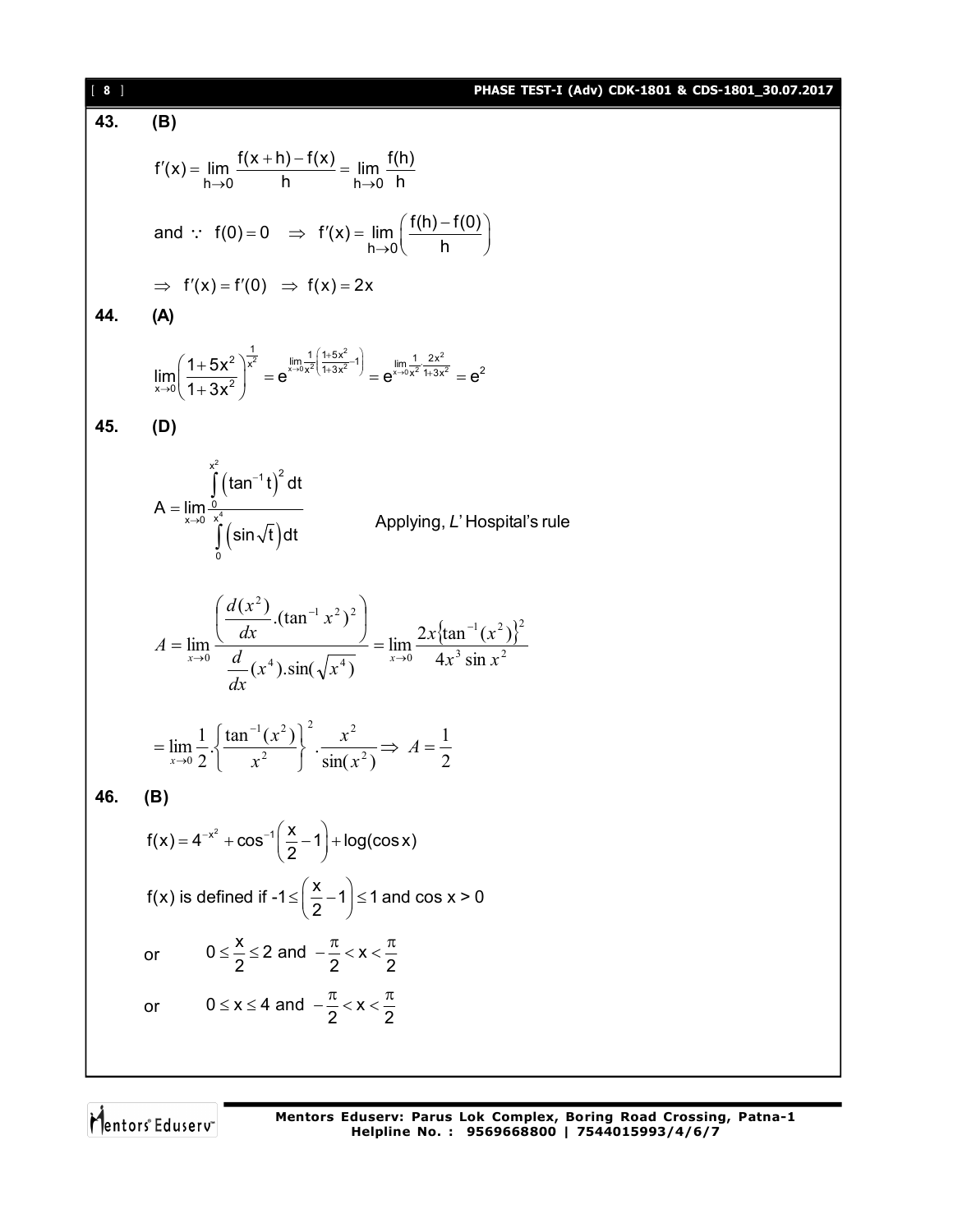### **PHASE TEST-I (Adv) CDK-1801 & CDS-1801\_30.07.2017** [ **9** ]



Mentors<sup>e</sup> Eduserv<sup>®</sup>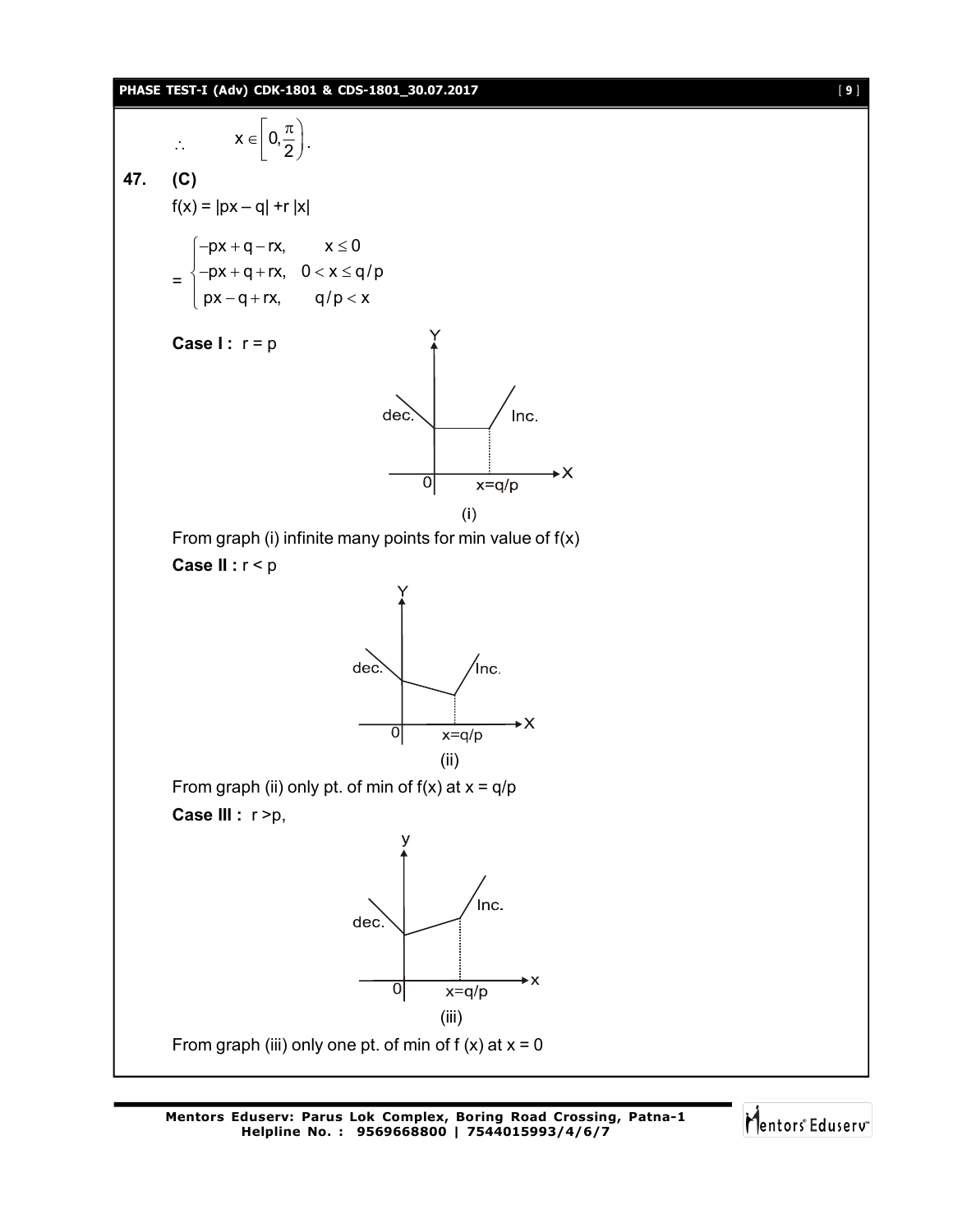[ **10** ] **PHASE TEST-I (Adv) CDK-1801 & CDS-1801\_30.07.2017 48. (A)**  $0 \leq \sqrt{x^2 + x + 1} \leq 1$  and  $\sqrt{x^2}$  $\sqrt{x^2 + x} \ge 1$  $\Rightarrow$   $x^2 + x + 1 \leq 1$  and  $x^2$  $x^2 + x \ge 1$  $\Rightarrow$   $x^2 + x \le 0$  and  $x^2$  $x^2 + x \ge 1$  $\Rightarrow$   $x \in \phi$ **49. (A)**  $f(x) = (x-1)^2 - 2$ , a = 1, b = -2 f :  $[1, \infty) \rightarrow [-2, \infty)$ then  $f^{-1}: [-2, \infty) \to [1, \infty)$ ,  $f(x) = y \implies x^2 - 2x - (1 + y) = 0$  $2 \pm \sqrt{4 + 4(1 + y)}$ x 2  $\pm \sqrt{4+4(1+)}$  $\therefore x = \frac{y}{2}$ ,  $x = 1 \pm \sqrt{2 + y}$  $\therefore f^{-1}(y) = 1 + \sqrt{2 + y} \Rightarrow f^{-1}(x) = 1 + \sqrt{2 + x}$ **50. (A)** –1  $\overline{O}$ –2  $y = f(|x|)$  $v = k$ For f (|x|) = k to be four distinct solutions,  $k \in (-2, -1)$ **51. (C) 52. (A)** From the given relations, we see that  $\theta$  and  $\phi$  are the roots of the equation  $x \cos \alpha + y \sin \alpha = 2a$  $\Rightarrow$  (xcos  $\alpha - 2a$ ) = -y sin  $\alpha$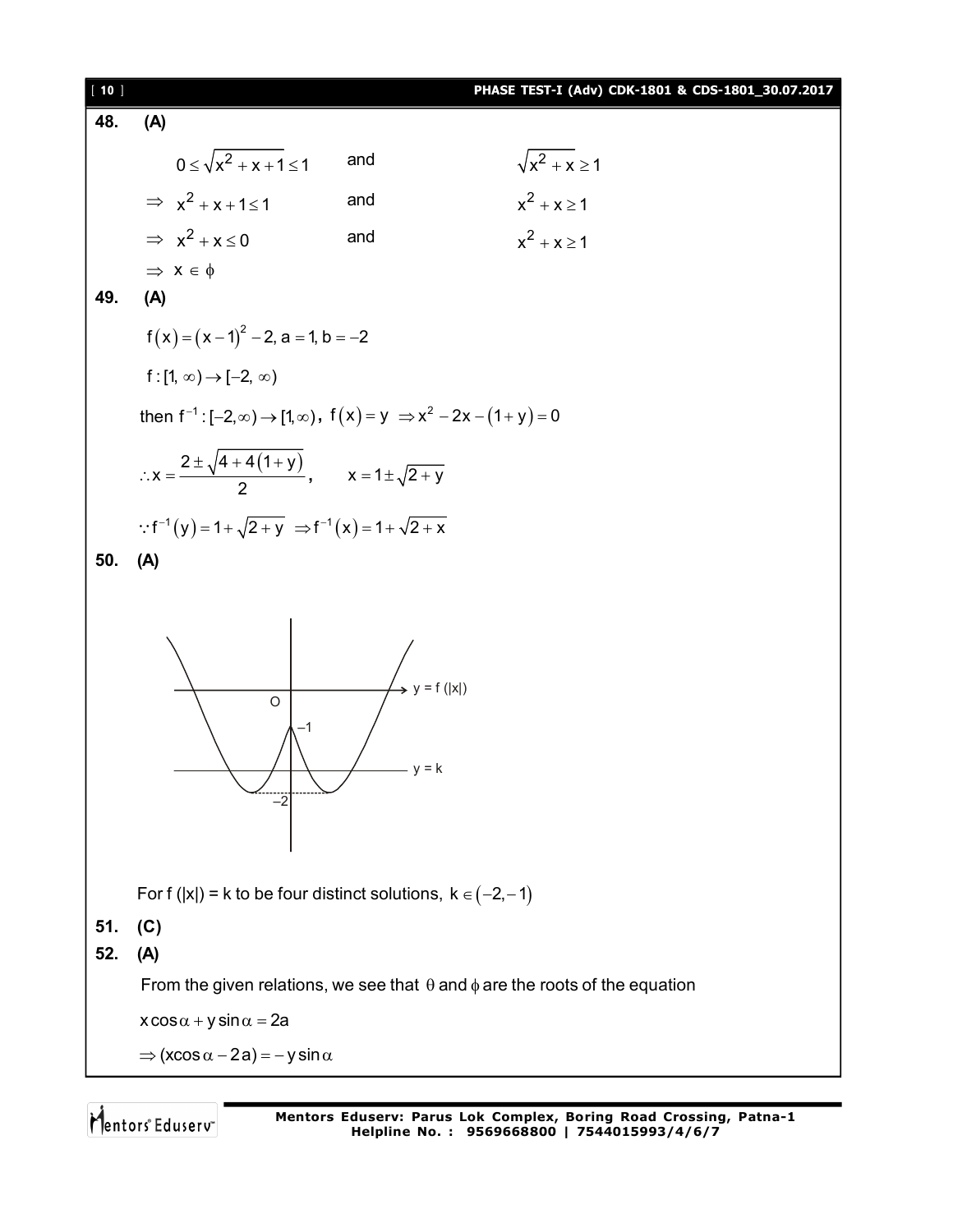|     | PHASE TEST-I (Adv) CDK-1801 & CDS-1801_30.07.2017<br>$[11]$                                                                                                                                                              |
|-----|--------------------------------------------------------------------------------------------------------------------------------------------------------------------------------------------------------------------------|
|     | $\Rightarrow$ (xcos $\alpha - 2a$ ) <sup>2</sup> = $y^2 \sin^2 \alpha = y^2(1 - \cos^2 \alpha)$                                                                                                                          |
|     | $\Rightarrow$ $(x^2 + y^2) \cdot cos^2 \alpha - 4ax cos \alpha + 4a^2 - y^2 = 0$                                                                                                                                         |
|     | Which is quadratic in $cos\alpha$ with roots $cos\theta$ and $cos\phi$                                                                                                                                                   |
|     | $\therefore$ cos $\theta$ + cos $\phi = \frac{4ax}{x^2 + y^2}$                                                                                                                                                           |
|     | But $2\sin{\frac{\theta}{2}}$ . sin $\frac{\phi}{2}$ = 1 (given)                                                                                                                                                         |
|     | $\Rightarrow$ 4 sin <sup>2</sup> $\frac{\theta}{2}$ ·sin <sup>2</sup> $\frac{\phi}{2}$ =1 $\Rightarrow$ (1-cos $\theta$ )(1-cos $\phi$ )=1                                                                               |
|     | $\Rightarrow$ cos $\theta$ + cos $\phi$ = cos $\theta$ · cos $\phi$                                                                                                                                                      |
|     | ⇒ $\frac{4ax}{x^2 + y^2} = \frac{4a^2 - y^2}{x^2 + y^2}$ ⇒ $4ax = 4a^2 - y^2$ ⇒ $y^2 = 4a(a-x)$                                                                                                                          |
| 53. | (D)                                                                                                                                                                                                                      |
|     | $f(0) = -3$ , $f(1) = 1$ , $f(2) = -1$ and $f(3) = 3$ .                                                                                                                                                                  |
|     | So $f(x) = 0$ has one root in each of the intervals $(0, 1)$ , $(1, 2)$ and $(2, 3)$ and hence no root in $(3, 1)$<br>4).                                                                                                |
| 54. | (C)                                                                                                                                                                                                                      |
|     | Let $\alpha \leq \beta \leq \gamma$ , then                                                                                                                                                                               |
|     | $\alpha \in (0, 1), \beta \in (1, 2), \gamma \in (2, 3)$                                                                                                                                                                 |
|     | $\therefore$ $\alpha$ = 0, $\beta$ = 1 and $\gamma$ = 2                                                                                                                                                                  |
|     | :. $\{\alpha\} + \{\beta\} + \{\gamma\} = (\alpha + \beta + \gamma) - ([\alpha] + [\beta] + [\gamma]) = \frac{9}{2} - (0 + 1 + 2) = \frac{3}{2}.$                                                                        |
| 55. | (B, D)                                                                                                                                                                                                                   |
|     | Let $I = (sec^{-1} x)^2 + (cosec^{-1} x)^2 = (sec^{-1} x + cosec^{-1} x)^2 - 2sec^{-1} x$ . $cosec^{-1} x$                                                                                                               |
|     | = $\frac{\pi^2}{4}$ - 2sec <sup>-1</sup> x $\left(\frac{\pi}{2}$ - sec <sup>-1</sup> x $\right)$ = $\frac{\pi^2}{4}$ + 2 (sec <sup>-1</sup> x) <sup>2</sup> - $\pi$ sec <sup>-1</sup> x                                  |
|     | $=\frac{\pi^2}{4}+2\left \left(\sec^{-1}x\right)^2-2\frac{\pi}{4}\sec^{-1}x+\left(\frac{\pi}{4}\right)^2\right -\frac{\pi^2}{8}=2\left(\sec^{-1}x-\frac{\pi}{4}\right)^2+\frac{\pi^2}{8}\Rightarrow1\geq\frac{\pi^2}{8}$ |
|     | and maximum value is $\frac{5\pi^2}{4}$                                                                                                                                                                                  |